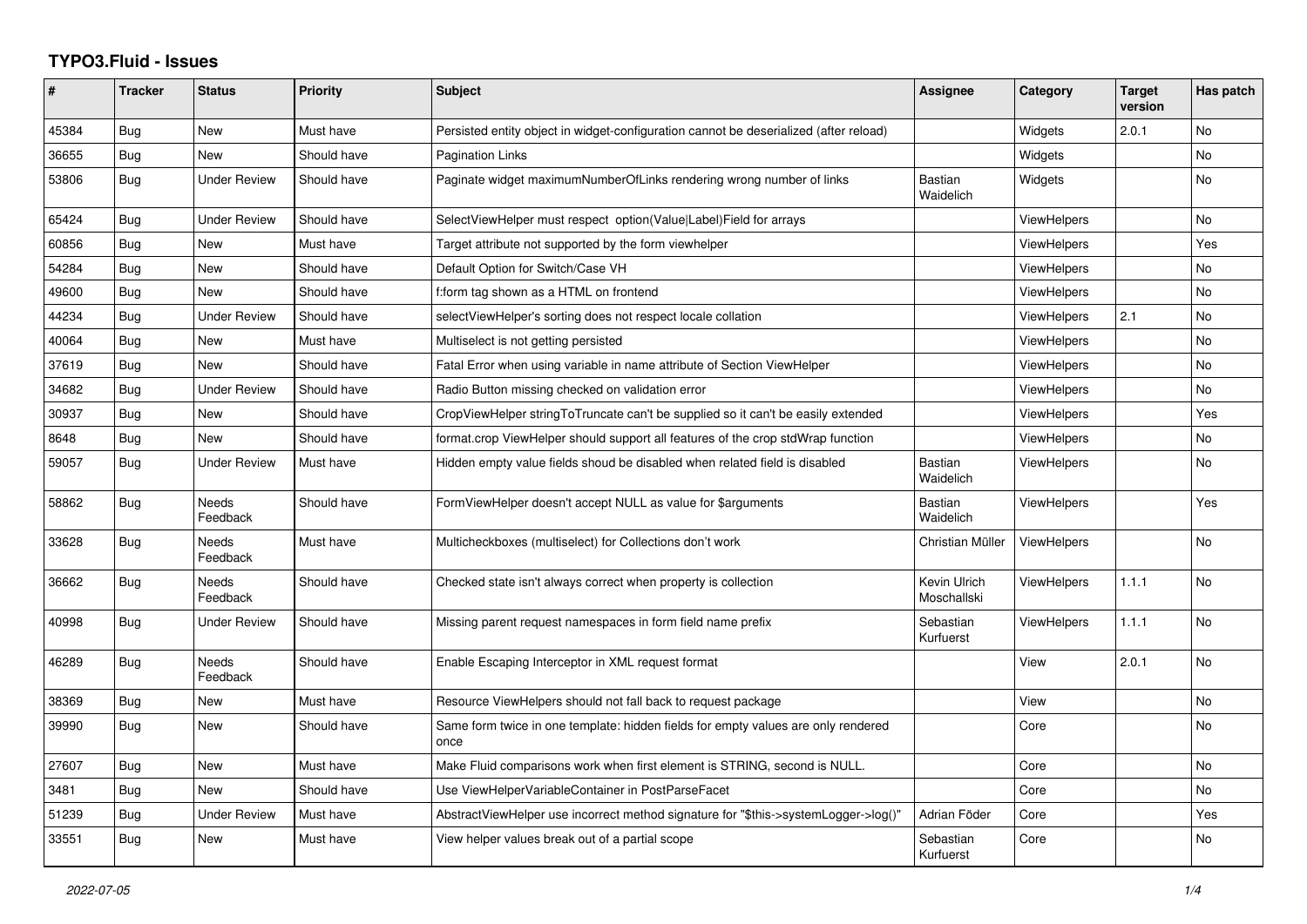| ∦     | <b>Tracker</b> | <b>Status</b>            | <b>Priority</b> | <b>Subject</b>                                                                                              | Assignee               | Category           | <b>Target</b><br>version | Has patch |
|-------|----------------|--------------------------|-----------------|-------------------------------------------------------------------------------------------------------------|------------------------|--------------------|--------------------------|-----------|
| 12863 | Bug            | New                      | Should have     | Attributes of a viewhelper can't contain a '-'                                                              | Sebastian<br>Kurfuerst | Core               |                          | No        |
| 58983 | <b>Bug</b>     | <b>New</b>               | Should have     | format date does not respect linebreaks and throws exception                                                |                        |                    |                          | <b>No</b> |
| 58921 | <b>Bug</b>     | New                      | Should have     | f:form.* VHs crash if NOT inside f:form but followed by f:form                                              |                        |                    |                          | No        |
| 57885 | Bug            | New                      | Must have       | Inputs are cleared from a second form if the first form produced a vallidation error                        |                        |                    |                          | No        |
| 52591 | Bug            | <b>New</b>               | Should have     | The Pagination Widget broken for joined objects                                                             |                        |                    |                          | No        |
| 52536 | <b>Bug</b>     | <b>Under Review</b>      | Should have     | Errorclass not set if no property-attribute set                                                             |                        |                    |                          |           |
| 52419 | Bug            | <b>New</b>               | Should have     | Wrong PHPDocs notation for default value inline f:translate viewhelper                                      |                        |                    | 2.0                      | No        |
| 50888 | <b>Bug</b>     | <b>Under Review</b>      | Should have     | WSOD by changing name of section and if Fluid caches are generated                                          |                        |                    |                          | No        |
| 49038 | <b>Bug</b>     | New                      | Must have       | form.select does not select the first item if prependOptionValue is used                                    |                        |                    |                          | No        |
| 47006 | Bug            | <b>Under Review</b>      | Should have     | widget identifier are not unique                                                                            |                        |                    |                          | <b>No</b> |
| 28554 | <b>Bug</b>     | <b>New</b>               | Should have     | (v4) implement feature flag to disable caching                                                              |                        |                    |                          | <b>No</b> |
| 28553 | <b>Bug</b>     | <b>New</b>               | Should have     | improve XHProf test setup                                                                                   |                        |                    |                          | <b>No</b> |
| 28552 | <b>Bug</b>     | New                      | Should have     | (v5) write ViewHelper test for compiled run; adjust functional test to do two passes<br>(uncached & cached) |                        |                    |                          | <b>No</b> |
| 28550 | Bug            | <b>New</b>               | Should have     | (v4) make widgets cacheable, i.e. not implement childnodeaccess interface                                   |                        |                    |                          | <b>No</b> |
| 28549 | Bug            | <b>New</b>               | Should have     | make widgets cacheable, i.e. not implement childnodeaccess interface                                        |                        |                    |                          | <b>No</b> |
| 13045 | Bug            | <b>New</b>               | Should have     | Entity decode of strings are different between if-conditions and output of variable                         |                        |                    |                          |           |
| 55008 | Bug            | <b>Under Review</b>      | Should have     | Interceptors should be used in Partials                                                                     | Christian Müller       |                    |                          | No        |
| 28551 | <b>Bug</b>     | Accepted                 | Should have     | (v4) backport VHTest                                                                                        | Sebastian<br>Kurfuerst |                    |                          | No        |
| 31955 | Feature        | New                      | Should have     | f:uri.widget                                                                                                |                        | Widgets            |                          | No        |
| 60003 | Feature        | New                      | Should have     | Add required-Attribute to f:form.password                                                                   |                        | <b>ViewHelpers</b> |                          | <b>No</b> |
| 51100 | Feature        | New                      | Must have       | Links with absolute URI should have the option of URI Scheme                                                |                        | ViewHelpers        |                          | No        |
| 39936 | Feature        | New                      | Should have     | registerTagAttribute should handle default values                                                           |                        | <b>ViewHelpers</b> |                          | No        |
| 36410 | Feature        | New                      | Should have     | Allow templates to send arguments back to layout                                                            |                        | ViewHelpers        |                          | No        |
| 3725  | Feature        | New                      | Could have      | <b>CSS Engine</b>                                                                                           | Christian Müller       | ViewHelpers        |                          | No        |
| 43346 | Feature        | <b>Under Review</b>      | Should have     | Allow property mapping configuration via template                                                           | Karsten<br>Dambekalns  | ViewHelpers        | 2.1                      | <b>No</b> |
| 5933  | Feature        | Accepted                 | Should have     | Optional section rendering                                                                                  | Sebastian<br>Kurfuerst | <b>ViewHelpers</b> |                          | <b>No</b> |
| 60181 | Feature        | <b>New</b>               | Could have      | Caching mechanism for Fluid Views/Templates                                                                 |                        | View               |                          | <b>No</b> |
| 8989  | Feature        | <b>Needs</b><br>Feedback | Could have      | Search path for fluid template files                                                                        |                        | View               |                          | <b>No</b> |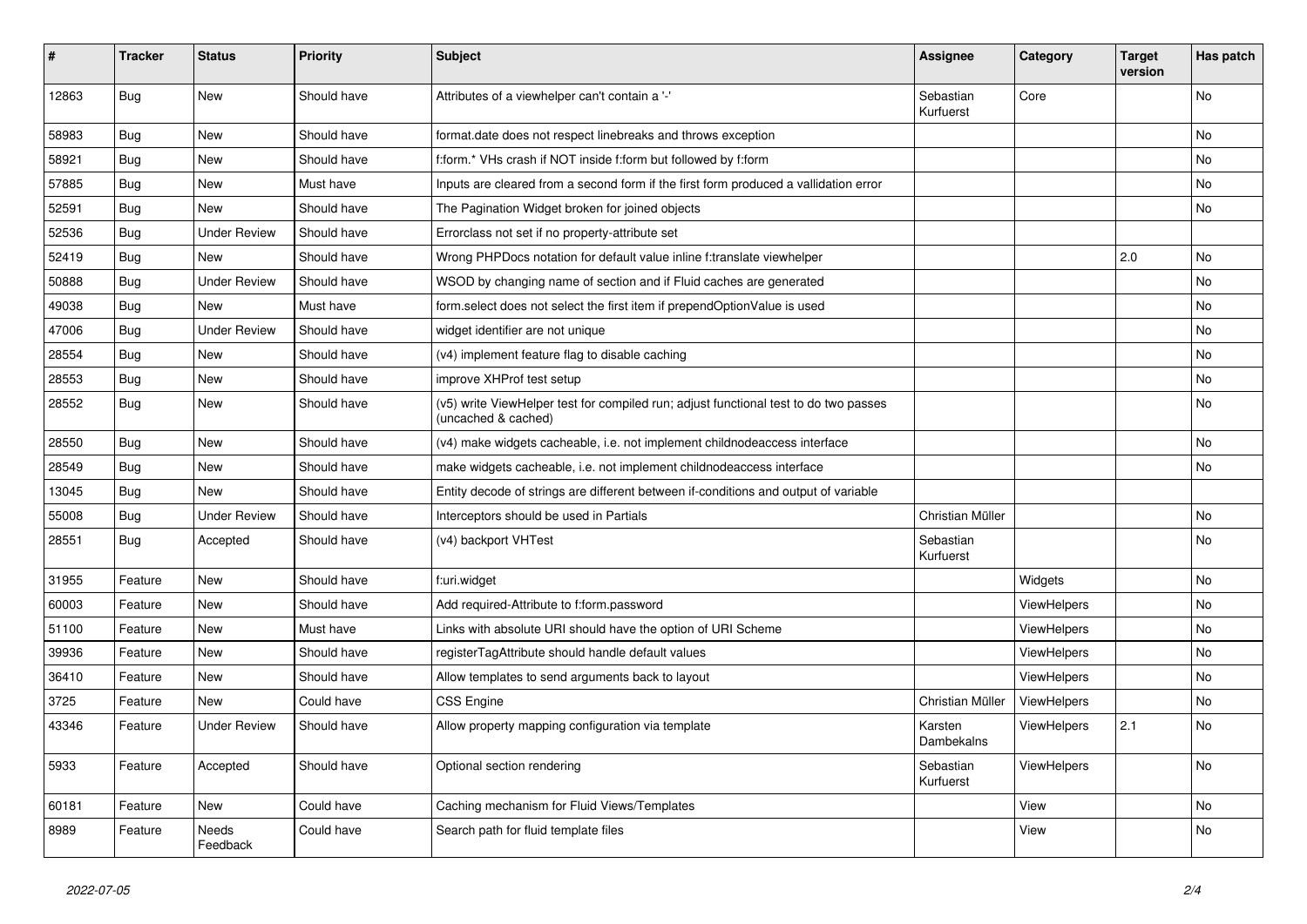| $\sharp$ | <b>Tracker</b> | <b>Status</b>       | <b>Priority</b>      | <b>Subject</b>                                                                                | <b>Assignee</b>              | Category           | <b>Target</b><br>version | Has patch |
|----------|----------------|---------------------|----------------------|-----------------------------------------------------------------------------------------------|------------------------------|--------------------|--------------------------|-----------|
| 62346    | Feature        | New                 | Could have           | f:comment should have high precende                                                           |                              | Core               | 3.x                      | <b>No</b> |
| 46257    | Feature        | Under Review        | Should have          | Add escape sequence support for Fluid                                                         |                              | Core               |                          | No.       |
| 30555    | Feature        | New                 | Could have           | Make TagBuilder more extensible                                                               |                              | Core               |                          | No        |
| 10472    | Feature        | New                 | Could have           | Fluid Standalone distribution                                                                 |                              | Core               |                          | No        |
| 7608     | Feature        | New                 | Could have           | Configurable shorthand/object accessor delimiters                                             |                              | Core               |                          | Yes       |
| 4704     | Feature        | New                 | Should have          | Improve parsing exception messages                                                            |                              | Core               |                          |           |
| 1907     | Feature        | New                 | Could have           | Default values for view helpers based on context                                              |                              | Core               |                          |           |
| 33394    | Feature        | Needs<br>Feedback   | Should have          | Logical expression parser for BooleanNode                                                     | <b>Tobias Liebig</b>         | Core               |                          | <b>No</b> |
| 60271    | Feature        | New                 | Should have          | Paginate viewhelper, should also support arrays                                               |                              |                    |                          | <b>No</b> |
| 51277    | Feature        | <b>New</b>          | Should have          | ViewHelper context should be aware of actual file occurrence                                  |                              |                    |                          | <b>No</b> |
| 49756    | Feature        | <b>Under Review</b> | Should have          | Select values by array key in checkbox viewhelper                                             |                              |                    |                          | No        |
| 48355    | Feature        | <b>New</b>          | Could have           | Assign output of viewhelper to template variable for further processing.                      |                              |                    |                          |           |
| 46545    | Feature        | New                 | Should have          | Better support for arrays in options of SelectViewHelper                                      |                              |                    |                          | No        |
| 45345    | Feature        | Needs<br>Feedback   | Should have          | Easy to use comments for fluid that won't show in output                                      |                              |                    |                          |           |
| 45153    | Feature        | New                 | Should have          | f:be.menus.actionMenuItem - Detection of the current select option is insufficient            |                              |                    |                          | No        |
| 42397    | Feature        | New                 | Should have          | Missing viewhelper for general links                                                          |                              |                    |                          | No        |
| 40081    | Feature        | New                 | Should have          | Allow assigned variables as keys in arrays                                                    |                              |                    |                          | No        |
| 38130    | Feature        | New                 | Should have          | Checkboxes and multiple select fields should have an assignable default value                 |                              |                    |                          | No        |
| 36559    | Feature        | New                 | Could have           | New widget progress bar                                                                       |                              |                    |                          | Yes       |
| 33215    | Feature        | <b>New</b>          | Should have          | RFC: Dynamic values in ObjectAccess paths                                                     |                              |                    |                          | No        |
| 9514     | Feature        | New                 | Should have          | Support explicit Array Arguments for ViewHelpers                                              |                              |                    |                          |           |
| 3291     | Feature        | Needs<br>Feedback   | Should have          | Cacheable viewhelpers                                                                         |                              |                    |                          | <b>No</b> |
| 37095    | Feature        | New                 | Should have          | It should be possible to set a different template on a Fluid TemplateView inside an<br>action | Christopher<br><b>Hlubek</b> |                    |                          | <b>No</b> |
| 52640    | Feature        | Under Review        | Should have          | Create an UnlessViewHelper as opposite to the IfViewHelper                                    | Marc Neuhaus                 |                    |                          | <b>No</b> |
| 9005     | Feature        | Accepted            | Could have           | Fluid Template Analyzer (FTA)                                                                 | Sebastian<br>Kurfuerst       |                    |                          |           |
| 34309    | Task           | New                 | Could have           | Unknown ViewHelpers cause exception - should be handled more graceful                         |                              | <b>ViewHelpers</b> |                          | <b>No</b> |
| 26664    | Task           | New                 | Won't have this time | Clean up Form ViewHelpers                                                                     |                              | ViewHelpers        |                          | <b>No</b> |
| 26658    | Task           | New                 | Won't have this time | Make Form ViewHelpers consistent                                                              |                              | ViewHelpers        |                          | No        |